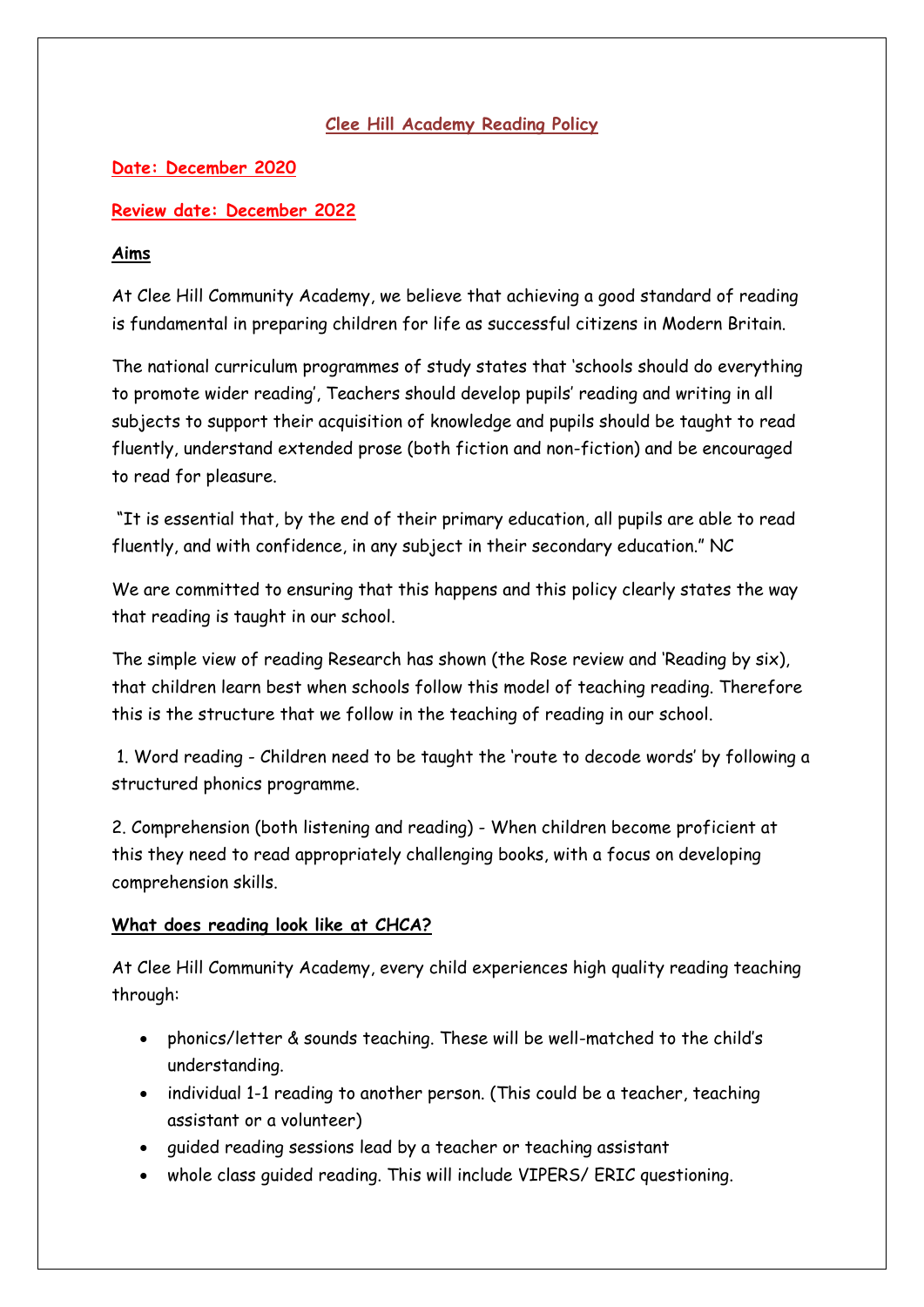Specifically, we intend for our pupils to develop the two dimensions of reading: Word reading and comprehension (see planning in appendix 1).

In lower years across the school, the main focus is on decoding a text. Later on, the main focus is comprehension. When the children move up the school, the balance of decoding and comprehension changes.

## **Word reading/ decoding**

#### **Synthetic phonics (Actions for each letter)**

At Clee Hill we teach the children the skills needed for reading and spelling by following the Letters and Sounds scheme. Letters and Sounds is a fun and interactive way to support children in learning how to read and write. Each sound is accompanied by an action which helps the children to remember both more easily. Letters and Sounds sessions are timetabled daily for Nursery – year 2. Refer to phonics policy

#### **Comprehension**

During reading sessions, children will be asked a range of questions to embed their understanding of the text. At CHCA we use ERIC and VIPERS questioning techniques.

#### What is ERIC?



RIC is a character to help children

remember the most important reading skills: **retrieval, interpretation** and commenting on authors' **choices**.

**Explain**: Discussing vocabulary in context and discussing understanding of whole texts

**Retrieve**: Finding Information in the text

**Interpret**: Inference skills with an emphasis on using evidence

**Choice**: Focus on author's choice of words and layout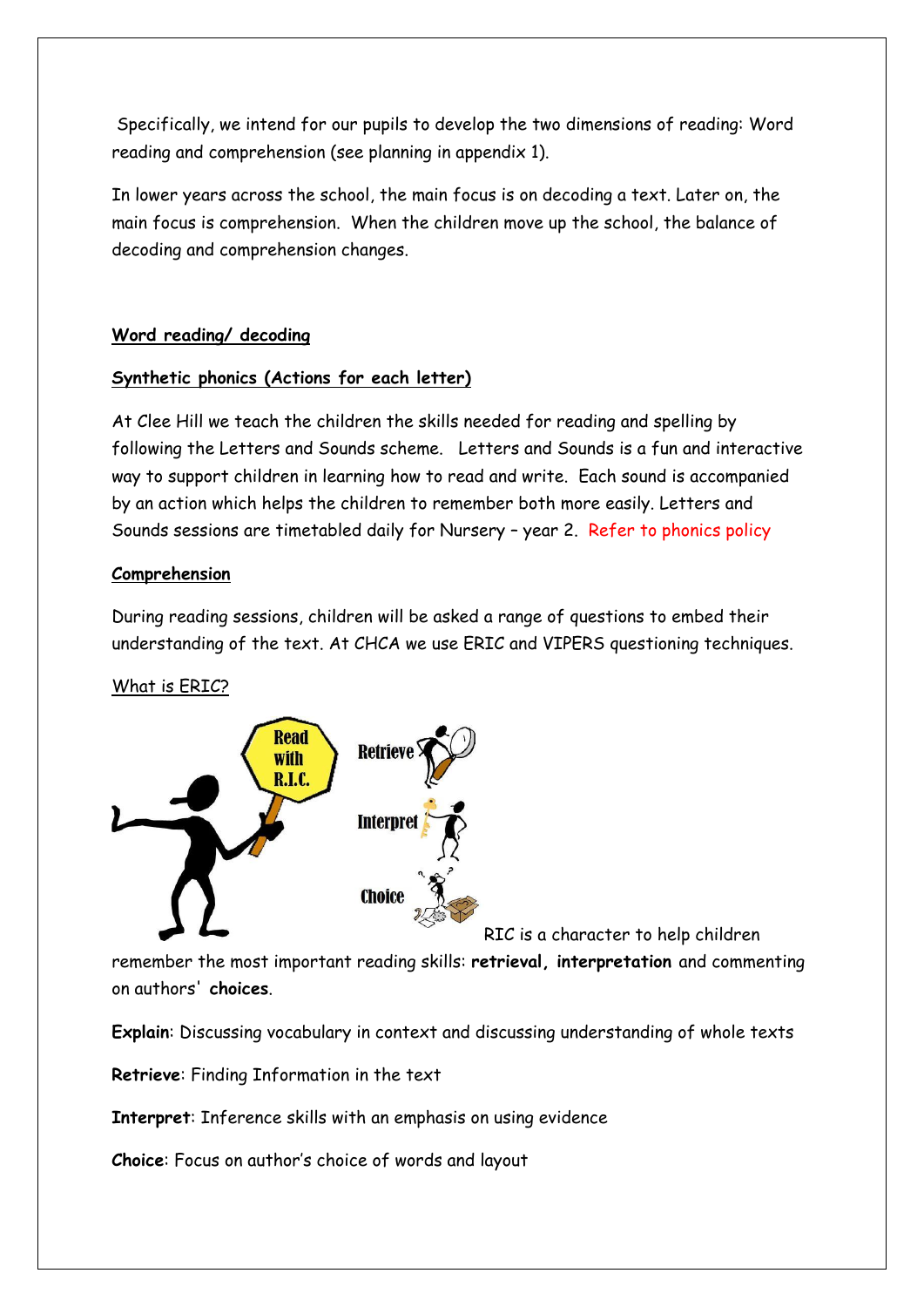## **What is VIPERS?**



## **Individual reading books**



As a school, we ensure that children will read **phonetically decodable** texts up to green reading level. These books will be marked with a Phonics Fish sticker on the front cover of the book. We encourage your child to sound out the words in the book.

#### **Reading for pleasure**



Children will also have a range of narratives, non-narratives, poetry and plays to read for pleasure. The books will be labelled with a sunshine and children may need adult support to read these books.

#### **Reading levels**

Reading books and guided reading books up to lime level are levelled according to book bands.

Up to green level, each child takes home a phonetically decodable book. Within each book band there is a range of books from different reading schemes, as well as some 'real books'. Reading books have been sorted into boxes according to their book band.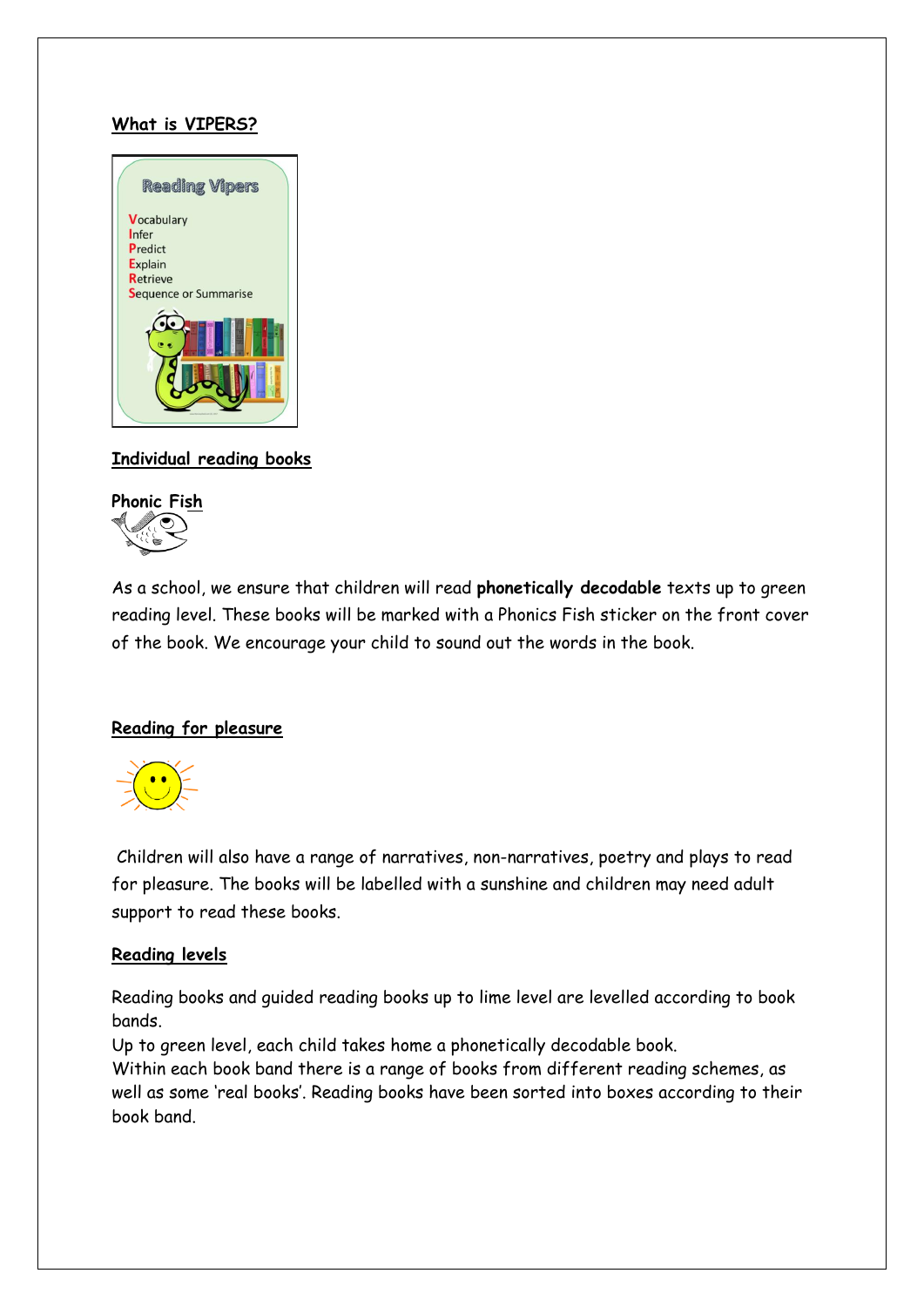

The book band chart shows progression. Once children are finding 'lime' books easy with good understanding, they become a 'free reader', choosing books from their class book corner. Teachers monitor these children to ensure that the books they are choosing are suitably challenging and age appropriate. Each key stage 2 classroom has a levelling system to ensure children are reading books at an appropriate level.

| <b>PINK</b>            | <b>LILAC</b>                   | <b>RED</b>                       | <b>YELLOW</b>                                        | <b>BLUE</b>                      | <b>GREEN</b>                     |
|------------------------|--------------------------------|----------------------------------|------------------------------------------------------|----------------------------------|----------------------------------|
| Year R                 | Year R                         | Year R                           | Year $R -$<br>Expected<br>Year 1 - Below<br>expected | $Year 1 -$<br>Working<br>towards | $Year 1 -$<br>Working<br>towards |
| <b>ORANGE</b>          | <b>TURQUOISE</b>               | <b>PURPLE</b>                    | <b>GOLD</b>                                          | <b>WHITE</b>                     | <b>LIME</b>                      |
| $Year 1 -$<br>Expected | $Year 1 -$<br><b>Exceeding</b> | $Year 2 -$<br>Working<br>towards | Year $2$ --<br>Expected                              | Year 2 -<br>Exceeding            | Year 3                           |

# **Reading journals**

The children are provided with a home / school reading record. In class 5, these are reading journals in which children are encouraged to respond to the books they are reading.

Parents and carers are strongly encouraged to be actively involved in their children's reading at all ages, by listening to them read, reading to their children, and by promoting a home environment in which books are valued. They are encouraged to write in their child's reading record when they have heard them read, to support the communication between home and school. School fill in one side of the reading record and parents the other. Children need to read at least 5 times weekly at home in order to reach the minimum requirement and therefore complete their reading miles. PPG children are heard to read every day in school.

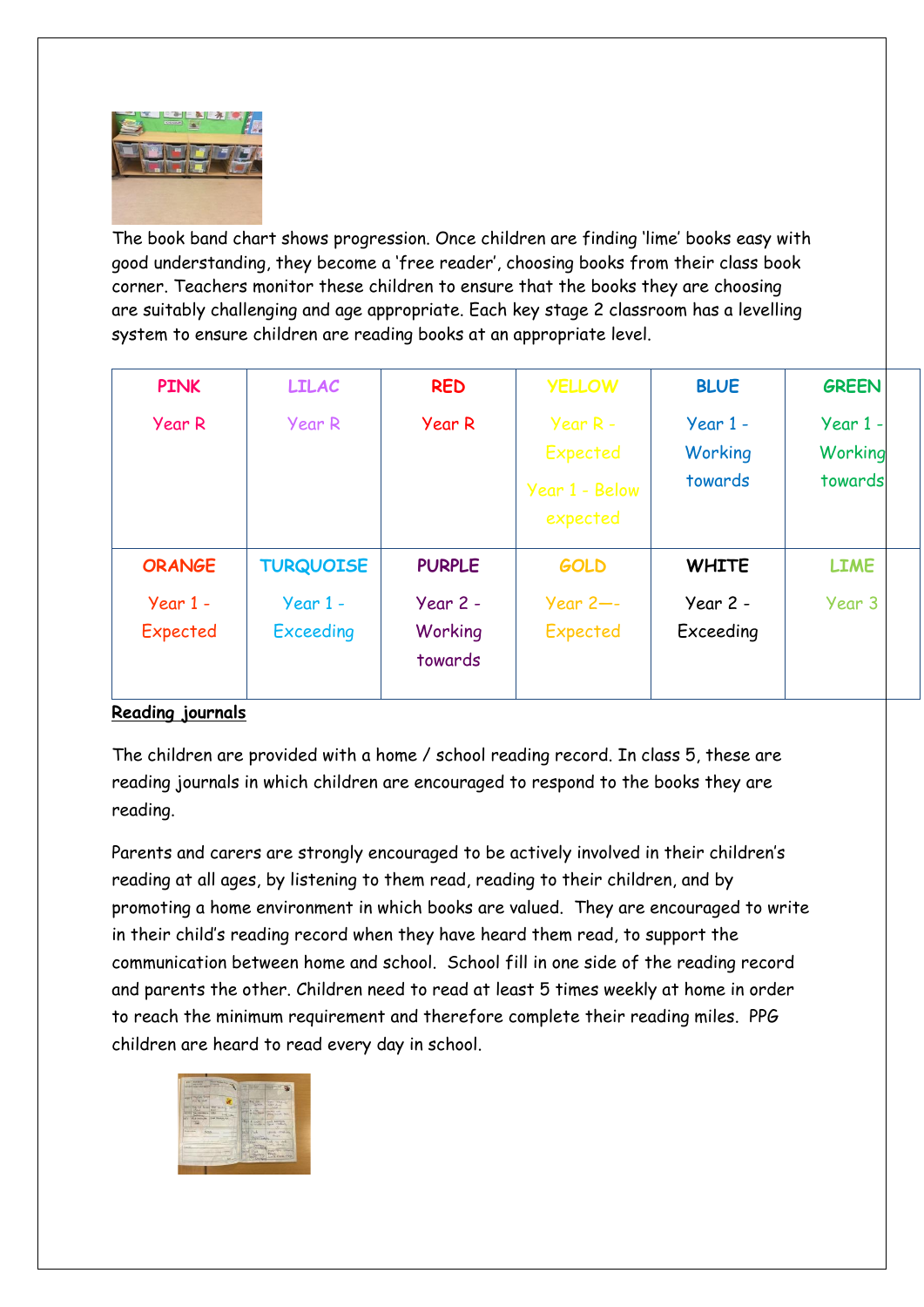#### **Reading Miles**

Reading miles is a scheme to actively promote children reading frequently at home. Children can collect reading miles by reading for 10 minutes to an adult at home at night. The adult must sign and date the children's reading records to confirm that reading has taken place. The children can read any material e.g. newspapers, magazines, books, websites as long as it is for 10 or more minutes and to an adult. When children read 5 times at home each week, they collect a 'spotted reading 5 times at home'. award. If ten are collected, the child receives a treat in school.

We hope that all children complete their reading miles at home. However, for pupils who are not managing to read at home at least five times a week, they will be an expectation for them to read for 5X 10 minutes the following week in their break/lunchtime, hence collecting signatures to achieve their reading miles. This will be reviewed every week so once a child is reading regularly at home again, they will no longer require additional reading in school. As a result, all pupils should reach their reading miles and this can be a whole school celebration. This is a 'treat' afternoon in school where they complete activities relating to the country.



**Reading for pleasure and learning**

#### **Cross curricular reading**



Books are displayed in the classroom for children to access which relate to the current topic. Incidental reading also takes place such as reading questions in lessons, instructions in DT, a language rich environment signs and prompts around the school.

#### **Book fair**

Each year, we run a book fair to give parents the opportunity to buy current reading material for the children to enjoy at home.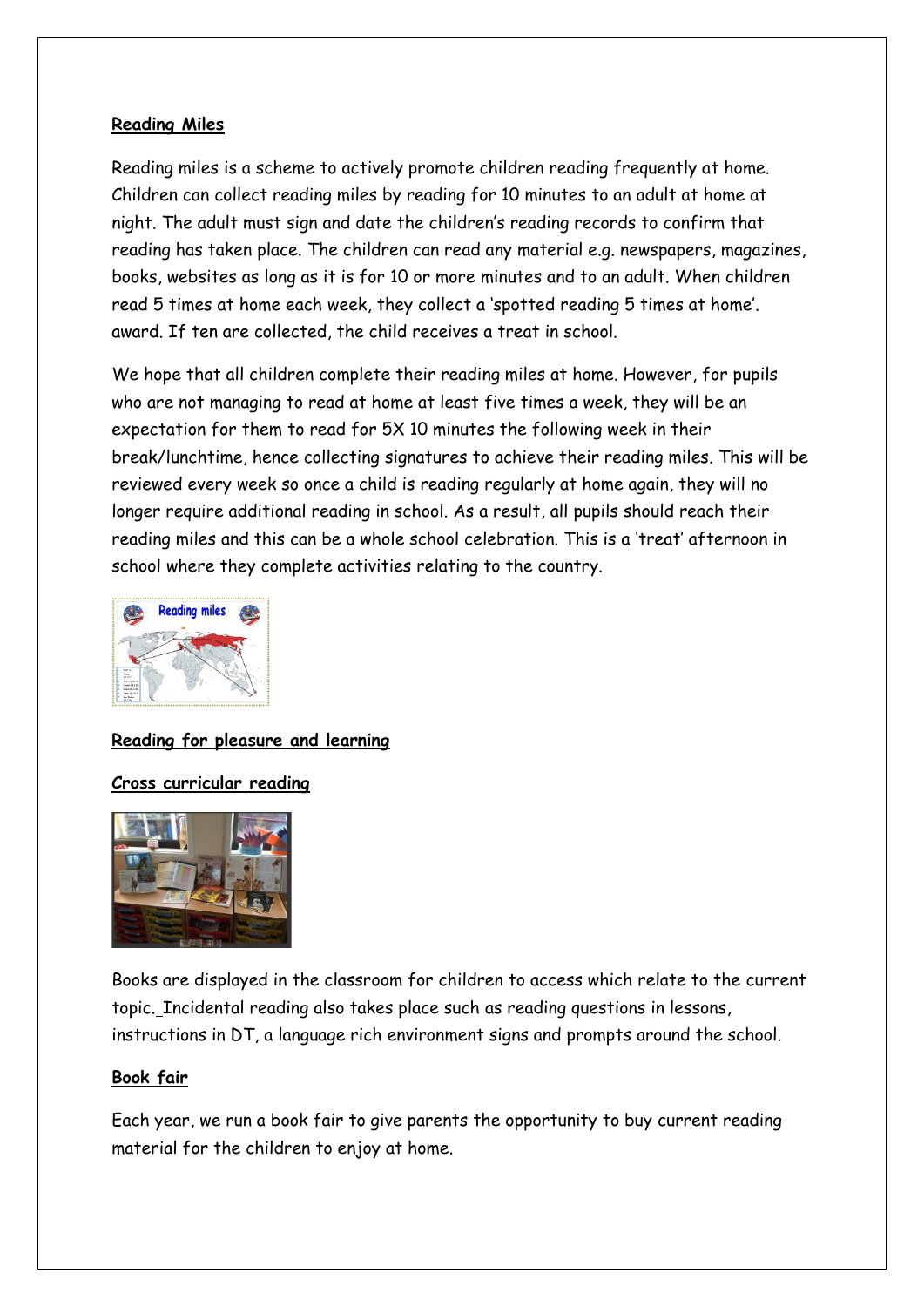#### **School Library**

The purpose of the Library:

Is to provide children with a stimulating, yet relaxing environment, in which they feel comfortable in selecting texts and learning materials of their choice and to celebrate reading, both within our school and the wider community.

The main library is situated in a central area of the school and is utilised on a daily basis by classes, small groups and individuals. Year 6 children are chosen each year to become Pupil Librarians. These children give up their lunchtimes once a week to provide the library service to other children. They liaise with and are supervised by Mrs Richardson.

Children are permitted to borrow one book/resource from the library at any one time, thus promoting equal opportunities for all children within our school. Children are responsible for looking after and returning their library books. The librarian is efficient at ensuring that these loans are returned by the end of term.

A book barrow is provided and wheeled out at playtimes to enable children to have access to reading materials to read when they choose.



#### **Community links:**

• Teaching staff and Governors work together to arrange fun after school events to promote a love of reading and its importance in lifelong learning. These events include a 'Dads and Lads' and `Bedtime Stories` evenings.

• Links with Ludlow Library are promoted with good success, such as can be seen by the summer reading programme run by Shropshire Libraries.

We liase with our local secondary school and together run a reluctant readers programme.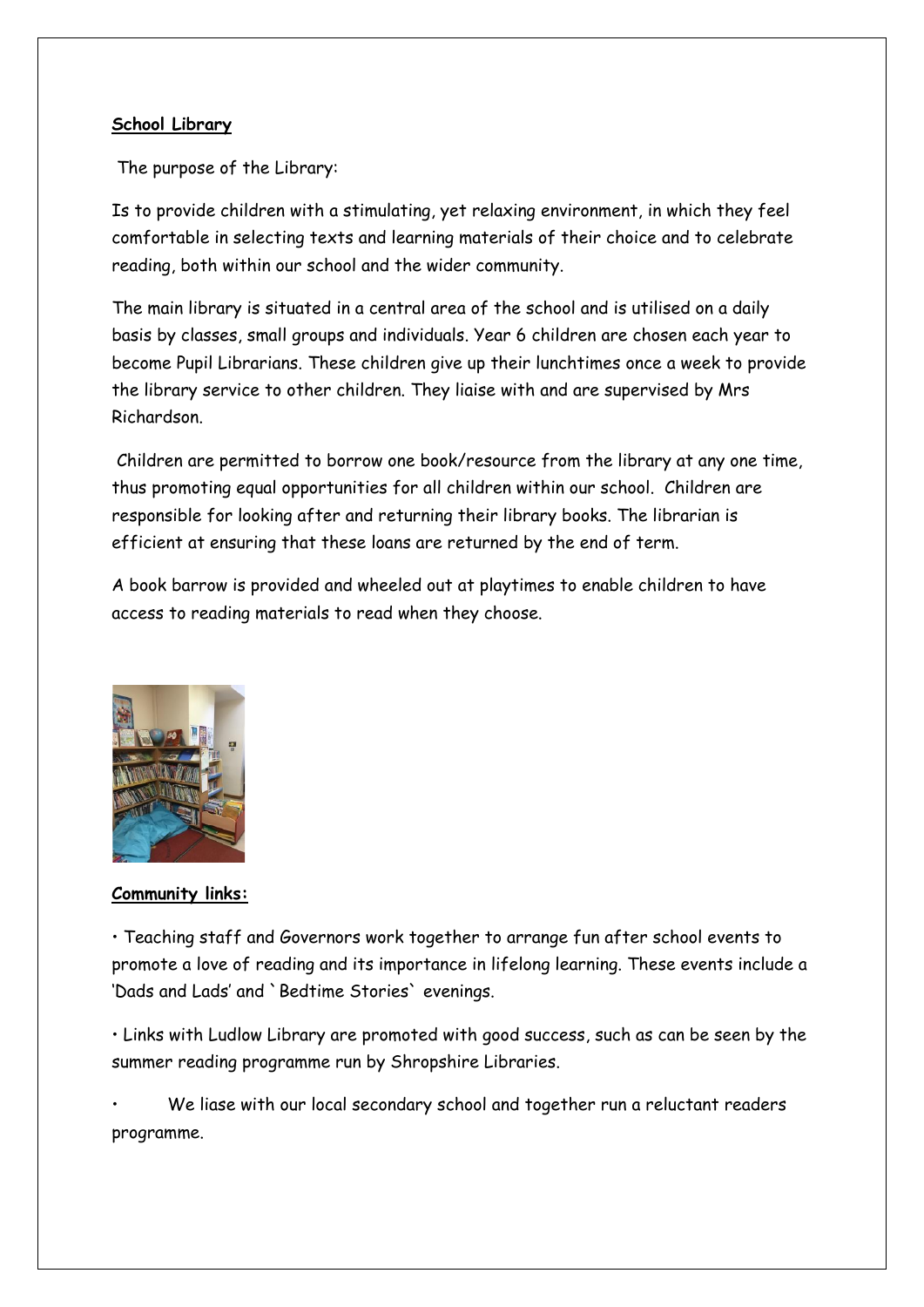We invite members of the community in to say how reading helps them in their career

• Mystery reader programmes take place where a 'surprise' adult reads a story to the class at the end of the day.

#### **Book corners**

All classrooms have an attractive, comfortable and inviting book area. There is a range of books, fiction and non-fiction, in a variety of genres and styles. The fiction books are selected to included quality texts and authors.



Book corners include strategies and prompts for what to do if you are stuck on a word.



In Keystage 2, children are provided with sentence strings to help them talk about books.

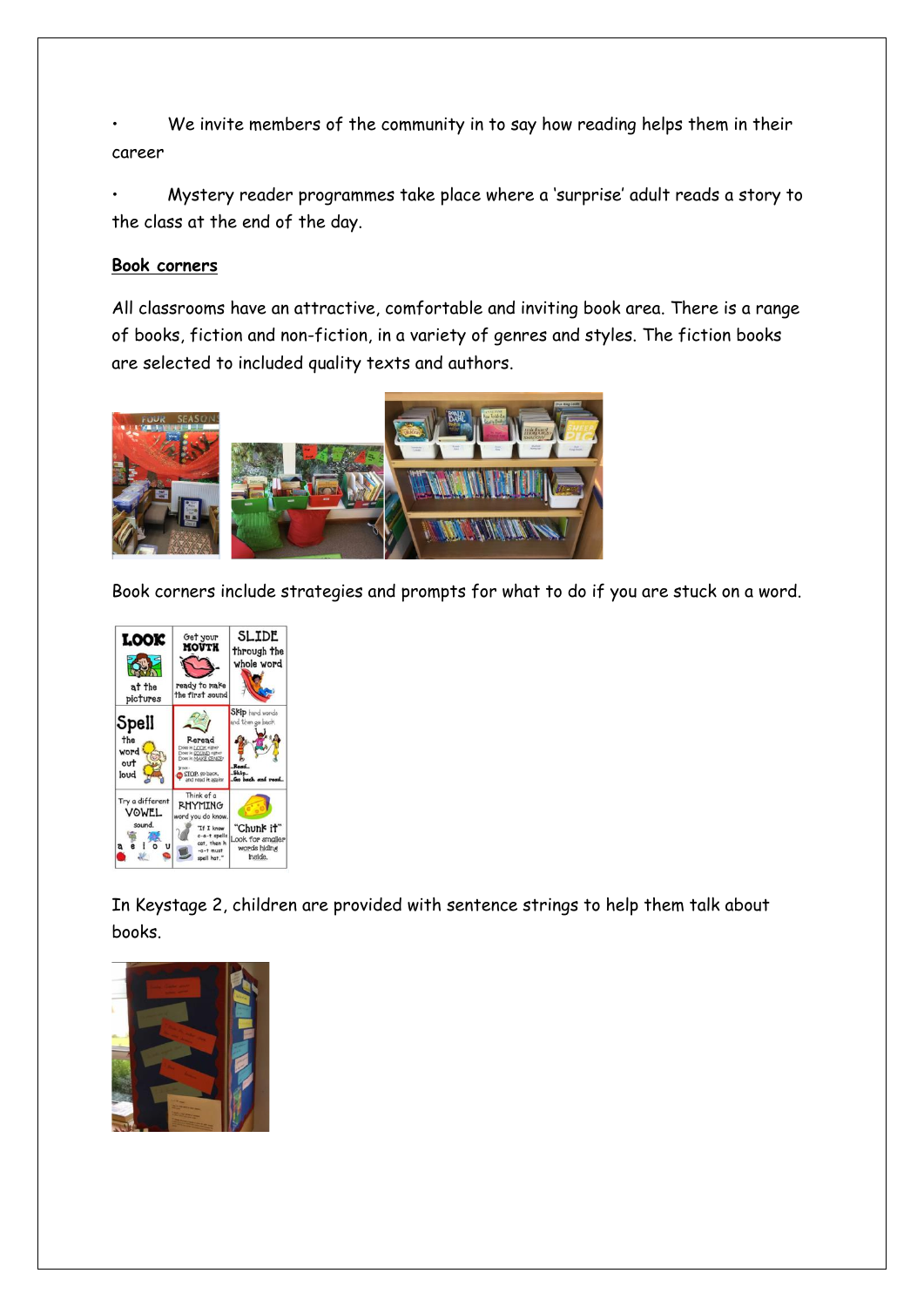We also use Bloom's taxonomy questions to promote effective questioning and a higher level understanding of the books read.



Children also recommend books for other children to read.



At Clee Hill Community Academy, we love to read for pleasure. Here is a selection of some of the wonderful things we do…..

**Extreme reading.** Children are encouraged to read in different places at home and in school. Children are encouraged to share pictures of them reading in unusual places.







**Book barrow.** At playtimes, we have a book barrow that is wheeled out at playtimes and lunchtimes so that children can enjoy books.

**Book swaps.** We have a space in our verandah area for children to swap books.

**Staff reading library.** Staff are encouraged to show children that they love reading too!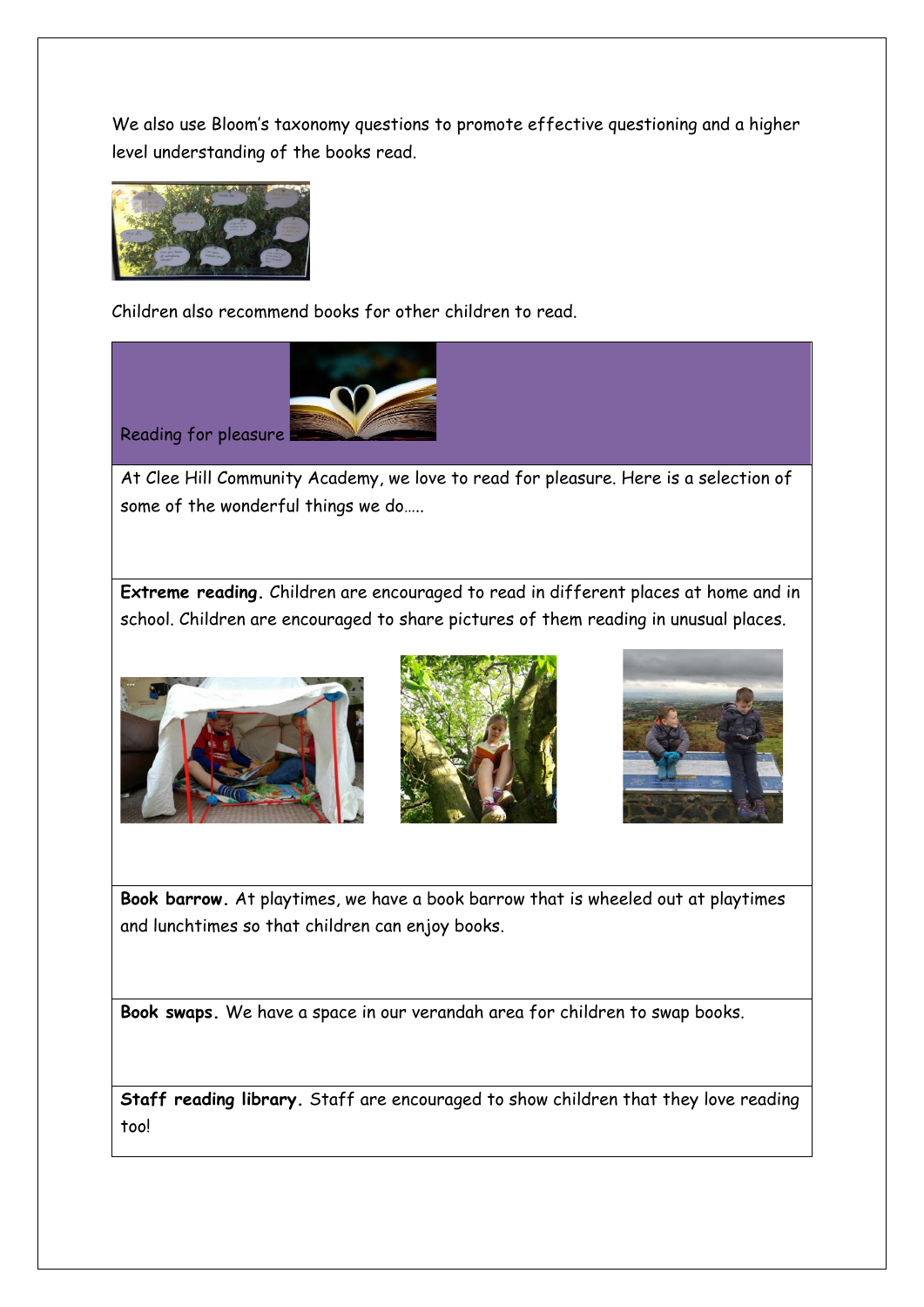**Pie Corbett reading spine.** Each class has the Pie Corbett reading spine texts which are read aloud to the children at our 10 minute daily story time.

<https://shop.scholastic.co.uk/reading-spine>



**Reading in assembly.** We display song words and signs in assembly for the children to read.

**Open the book assemblies.** Members of the community come in to read bible stories to the children and the children join in to act out the story.



**Requesting books for the library.** Children can request books they would like to read. PTA fund buying these books.



**Reading miles days.** Once every half term, the children are rewarded for reading 5 times a week at home by having a country themed day in school where they do fun activities based on that country and of course lots of reading for pleasure!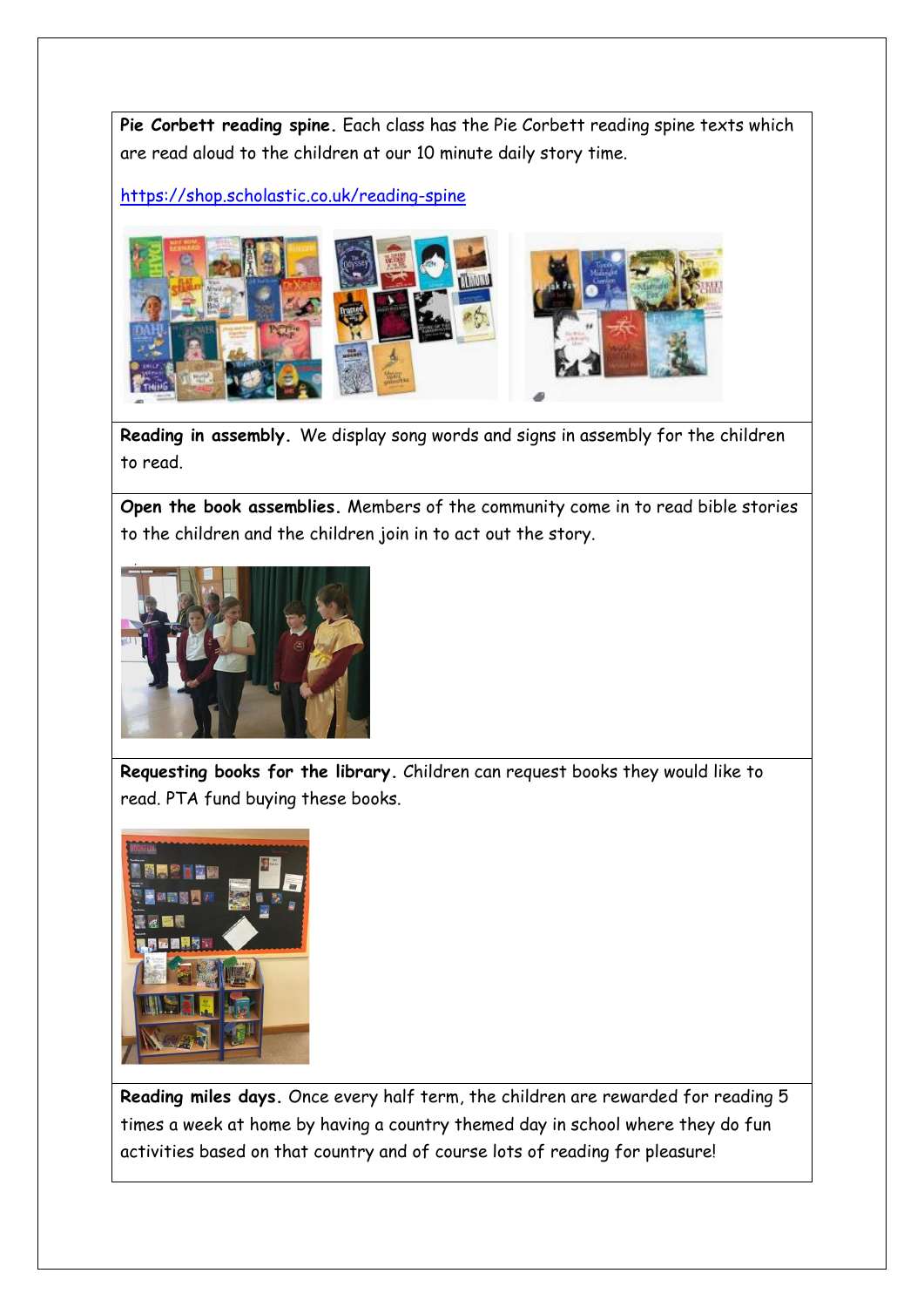**DEAR (Drop everything and read).** A bell is rung – the children must stop what they are doing immediately and read.





**Reading competitions.** We run regular reading competitions to encourage a love for reading. Prizes are in the form of book tokens



**Book club.** This is open for years 2-6 and is held once a week at lunchtime. Sometimes there are themed activities around a story and sometimes children have free choice.







Year 5 and 6 have a more structured book club where they all read and respond to the same text.

**Serial mash**. On purple mash, children are encouraged to use ICT to read a wide selection of books.

**World book day.** We celebrate world book day in style!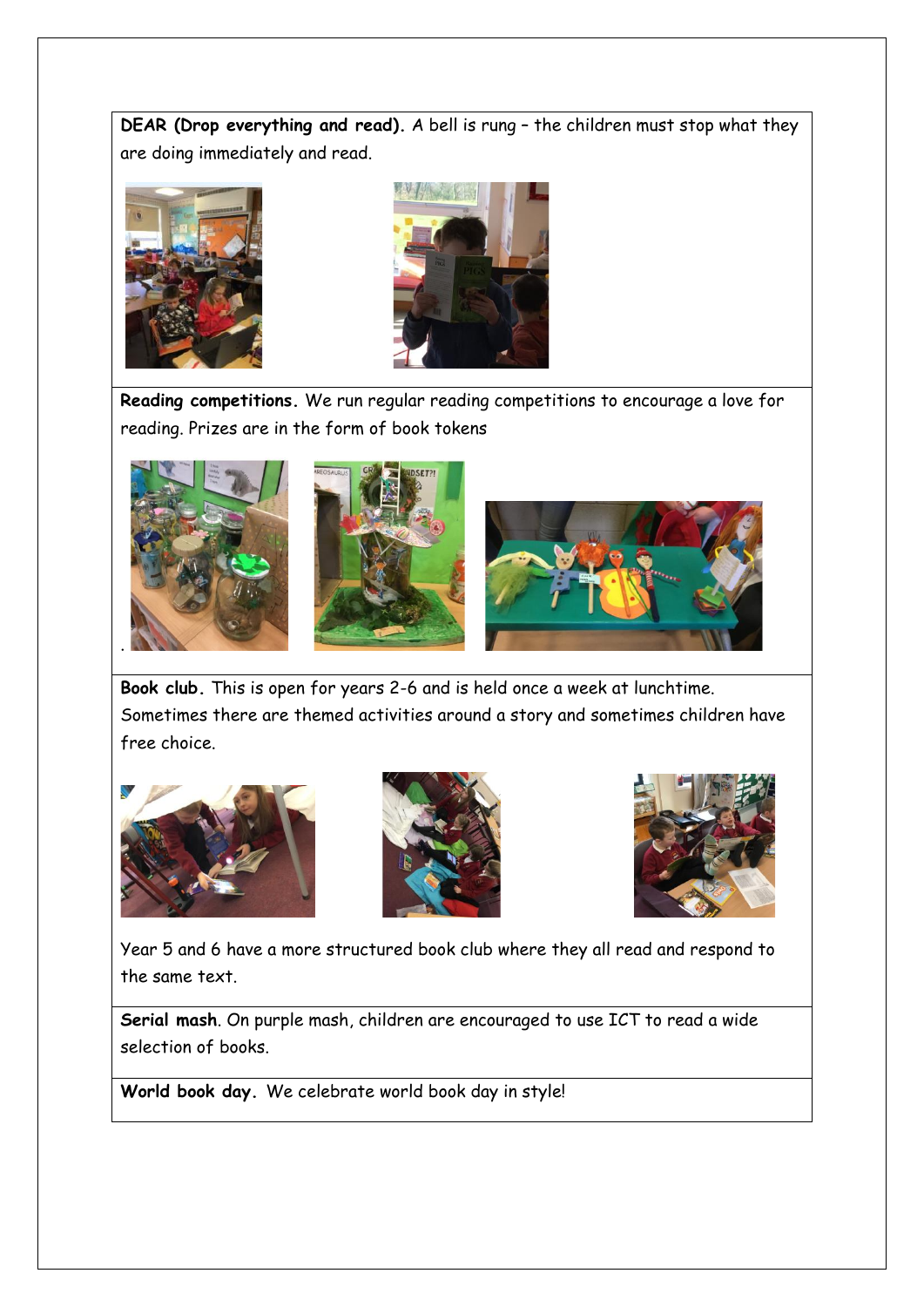

**Nursery reading den in a bag.** Children get to choose a story from the reading basket and a related non-fiction story to take home in the den bag. The bag contains lovely fabric and pegs to make a den. Children are encouraged to build the den and spend time sharing the book with parents.







**Mystery reader.** Parents, grandparents and members of the community come into school to read to our children. Sometimes they even dress up!



**Comfy reading.** During quiet reading times, children are able to sit, lie or stand to read their books.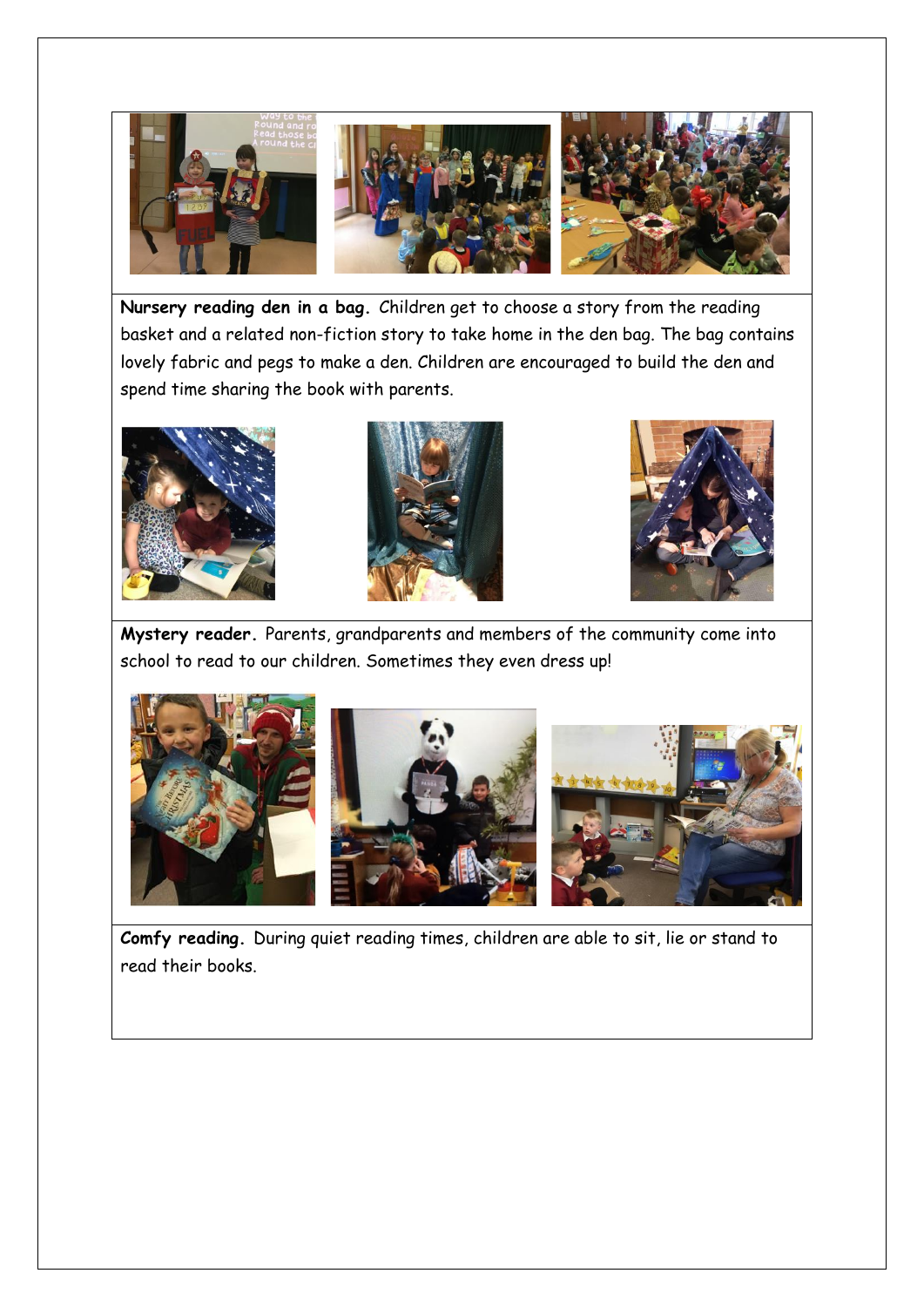#### **Support for parents**

We hold a Phonics Workshop for all Parents who have a child in Reception during the autumn term in school in order for parents to become familiar with the scheme.

We have a separate letters and sounds policy which explains phonics and the way we teach these to parents – see appendix (this includes a list of websites that have fun interactive games for children to play.)

A reading workshop is also held in the Autumn term to inform parents of how to help their child with reading at home.

A termly reading review newsletter in sent out to inform parents of reading activities taking place in school. There are also recommendations for books and helpful links.



A guide to supporting reading at home is available on our school website. <http://chcacademy.co.uk/parent-workshops/encouraging-and-supporting-reading>

#### **Reading expectations**

See appendix

#### **Assessment**

Assessment is used to inform planning and teaching.

The phonics age and book band of each child are regularly tracked. Salford reading age is also used to obtain an accurate reading age. The children complete termly rising stars assessments which provide standardised scores to monitor progress.

In years two and six, the teacher assessment framework is used to assess reading.

Reading data is entered on to otrack termly.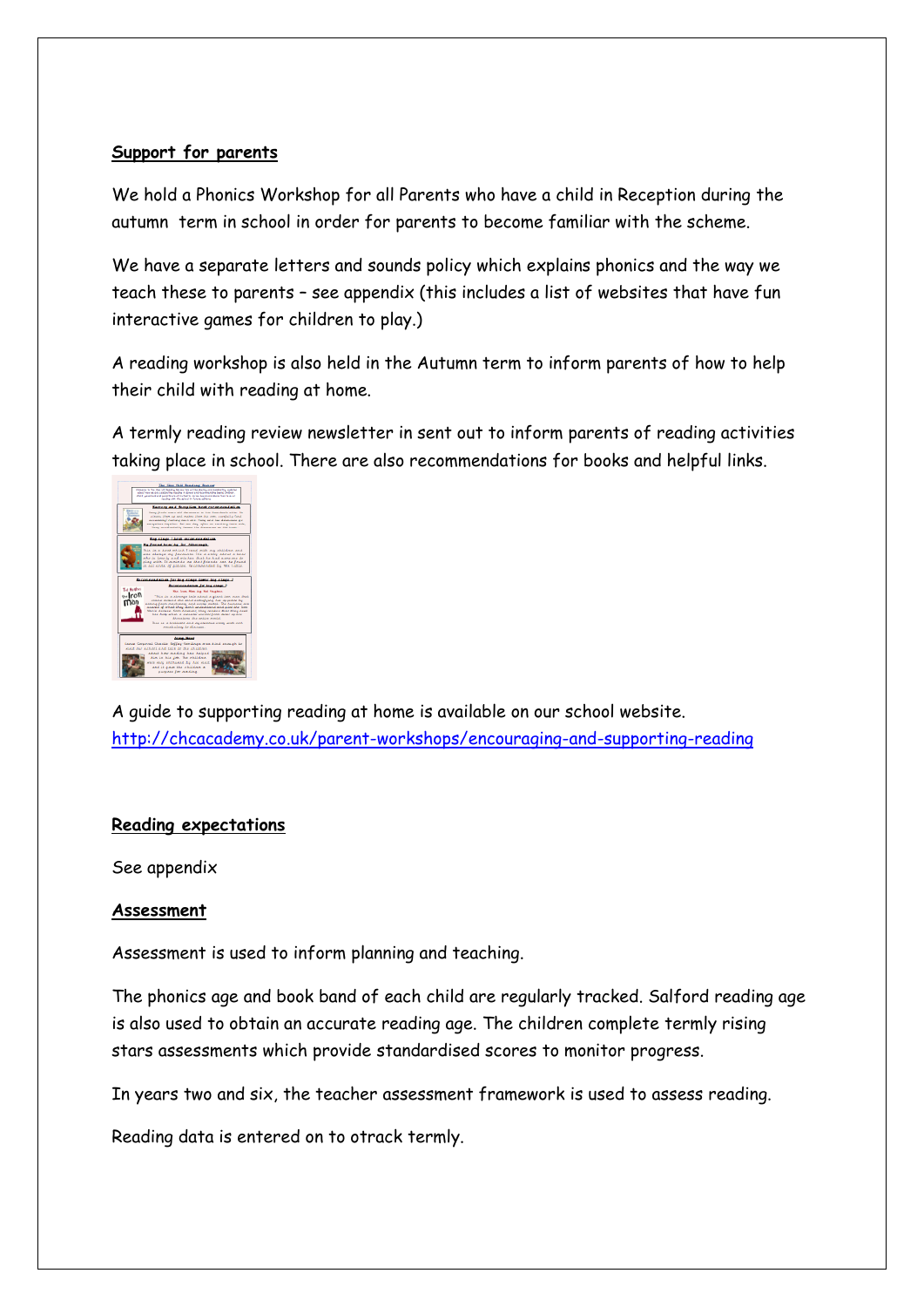Children who are identified as being below age related expectations are quickly identified using assessments and are entered on to a reading intervention grid, detailing interventions used to help 'close the gap'. The impact of these interventions in monitored and reassessed termly.

| Child | <u>KS 1</u><br>data | Data<br>Summer<br>2019 | PPG/<br>SEND/<br>LAC | Autumn | Spring | Summer | Barriers to Learning                                                                                                                                                                                                                                                                                                          | Support                                                                                                                                                                                                                          |
|-------|---------------------|------------------------|----------------------|--------|--------|--------|-------------------------------------------------------------------------------------------------------------------------------------------------------------------------------------------------------------------------------------------------------------------------------------------------------------------------------|----------------------------------------------------------------------------------------------------------------------------------------------------------------------------------------------------------------------------------|
|       | OT                  | <b>WT</b>              | No                   |        |        |        | Chronic fatigue - diagnosed<br>Summer Year 4<br>High level of absences due to<br>illness or unable to maintain focus<br>on work when in school.<br>Answers written in incomplete<br>sentences<br>Lack of reading own answers -<br>answers often miss large chunks of<br>information or have missing words.<br>Poor attendance | Frequent reading at school<br>Focus on reading at home when Tia has<br>recovered<br>Support during comprehension<br>activities to verbalise answers<br>Comprehension group (1 x half hour per<br>week, prereading CPG homework.) |

#### **Equal opportunities**

We aim to give all our pupils the opportunity to succeed and reach the highest level of personal achievement and to promote the individuality of all our pupils, irrespective of ethnicity, attainment, age, disability, gender or background.

To achieve this, we will ensure that all reading materials (including library books, homeschool reading books, guided reading books, classroom reading books, big books, magazines, newspapers and online reading materials) in school:

- Are from a range of cultures, countries and religions;
- Are not stereotypical in their depiction of different cultures, countries, religions, race, gender, age and beliefs;
- Reflect accurately a range of cultures, identities and lifestyles.

While the majority of pupils will be functioning well at their appropriate Key Stage, it is acknowledged that some pupils will require additional support. Provision for this will be arranged initially by the class teacher and additional support will be provided through appropriate interventions to address gaps in learning.

#### **Reading Spine**

There is story time every day in all classes, so that children can hear how a good reader sounds. It is a time for children to enjoy books, while providing language rich experience and opportunities to develop vocabulary and comprehension skills. We use Pie Corbett's reading spine to ensure that children are exposed to a wide variety of texts throughout their schooling.